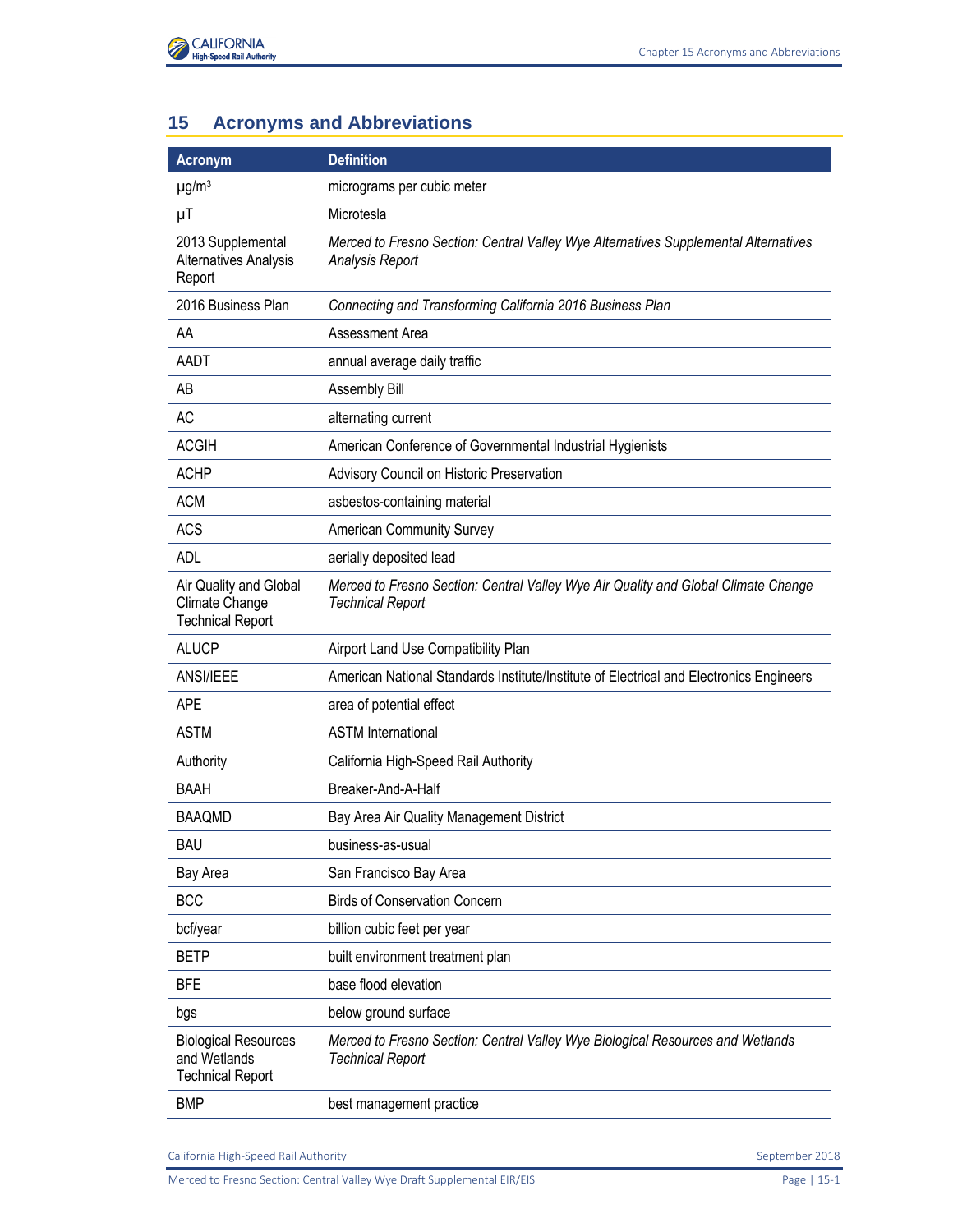

| <b>Acronym</b>       | <b>Definition</b>                                                     |
|----------------------|-----------------------------------------------------------------------|
| <b>BNSF</b>          | <b>BNSF Railway</b>                                                   |
| <b>BPS</b>           | best performance standards                                            |
| <b>BRMP</b>          | biological resources management plan                                  |
| Btu                  | British thermal units                                                 |
| CAA                  | Clean Air Act                                                         |
| CAAQS                | California Ambient Air Quality Standards                              |
| Cal. Code Regs.      | California Code of Regulations                                        |
| Cal. Gov. Code       | California Government Code                                            |
| <b>CAL-FIRE</b>      | California Department of Forestry and Fire Protection                 |
| Cal-OSHA             | California Occupational Safety and Health Administration              |
| Caltrans             | California Department of Transportation                               |
| CARB                 | California Air Resources Board                                        |
| CAT                  | computed axial tomography                                             |
| <b>CCA</b>           | copper chromated arsenate                                             |
| <b>CCID</b>          | Central California Irrigation District                                |
| <b>CDFW</b>          | California Department of Fish and Wildlife                            |
| <b>CDOF</b>          | California Department of Finance                                      |
| <b>CDPH</b>          | California Department of Public Health                                |
| <b>CEC</b>           | California Energy Commission                                          |
| <b>CED</b>           | California Energy Demand                                              |
| <b>CEDD</b>          | California Employment Development Department                          |
| Central Valley RWQCB | Central Valley Regional Water Quality Control Board                   |
| Central Valley Wye   | Merced to Fresno Section: Central Valley Wye                          |
| CEQ                  | Council on Environmental Quality                                      |
| CEQA                 | California Environmental Quality Act                                  |
| <b>CERCLA</b>        | Comprehensive Environmental Response, Compensation, and Liability Act |
| <b>CESA</b>          | California Endangered Species Act                                     |
| <b>CFC</b>           | chlorofluorocarbons                                                   |
| CGG                  | California Gas Gathering                                              |
| C.F.R.               | Code of Federal Regulations                                           |
| CGS                  | California Geological Survey                                          |
| CH <sub>4</sub>      | methane                                                               |
| <b>CHCD</b>          | California Department of Housing and Community Development            |
| <b>CMP</b>           | construction management plan                                          |
| <b>CNDDB</b>         | California Natural Diversity Database                                 |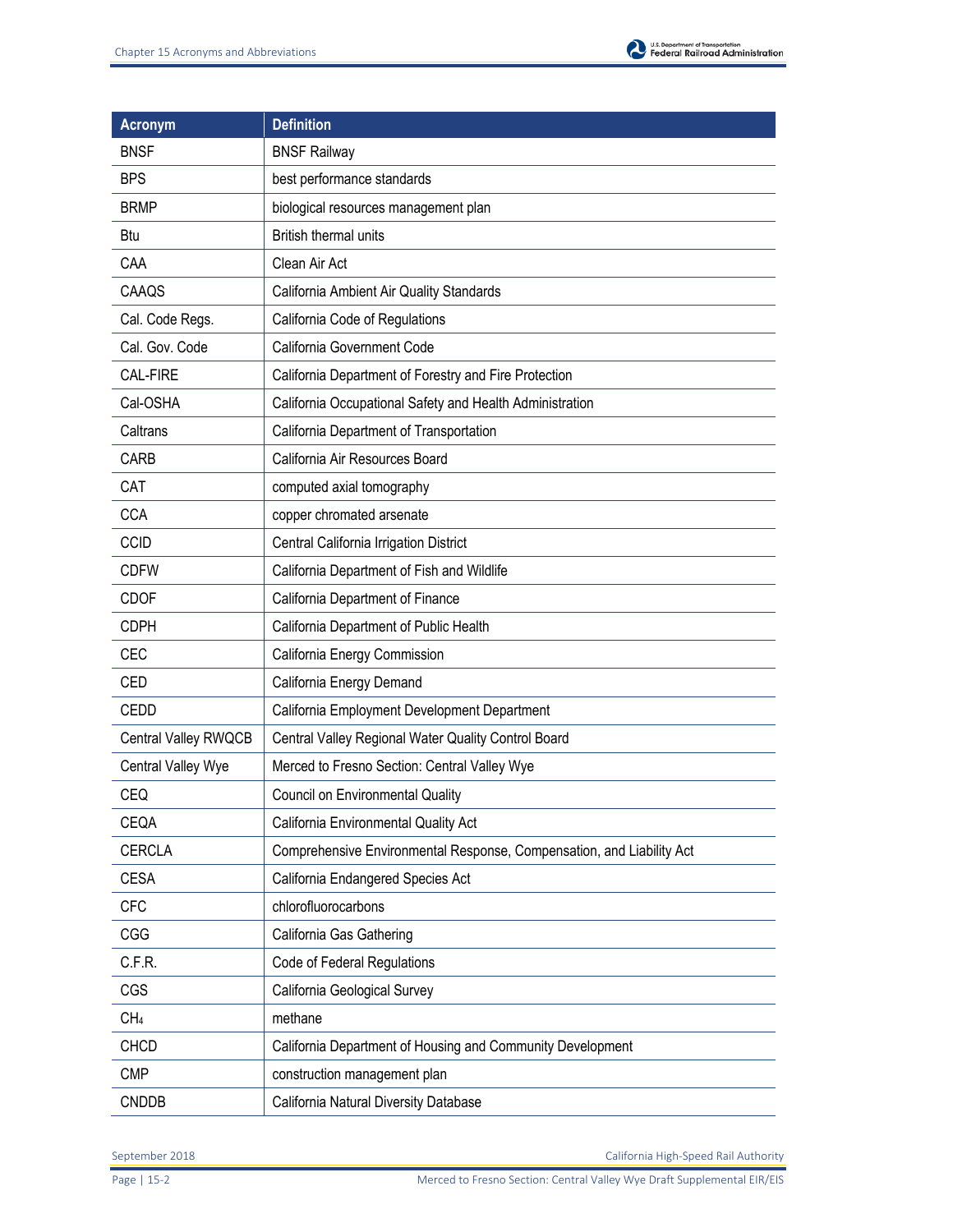

| <b>Acronym</b>                | <b>Definition</b>                                                                                                                                                                    |
|-------------------------------|--------------------------------------------------------------------------------------------------------------------------------------------------------------------------------------|
| <b>CNPS</b>                   | California Native Plant Society                                                                                                                                                      |
| CO                            | carbon monoxide                                                                                                                                                                      |
| CO <sub>2</sub>               | carbon dioxide                                                                                                                                                                       |
| CO <sub>2</sub> e             | Carbon dioxide equivalent                                                                                                                                                            |
| Conditions of<br>Receivership | Conditions of Receivership for Paleontologic Salvage Collections                                                                                                                     |
| <b>CP</b>                     | construction package                                                                                                                                                                 |
| <b>CPUC</b>                   | California Public Utilties Commission                                                                                                                                                |
| <b>CRAM</b>                   | California Rapid Assessment Method                                                                                                                                                   |
| <b>CRHR</b>                   | California Register of Historical Resources                                                                                                                                          |
| <b>CT</b>                     | computed tomography                                                                                                                                                                  |
| <b>CTP</b>                    | construction transportation plan                                                                                                                                                     |
| <b>CUPA</b>                   | <b>Certified Unified Program Agencies</b>                                                                                                                                            |
| <b>CVFPB</b>                  | Central Valley Flood Protection Board                                                                                                                                                |
| <b>CWA</b>                    | Clean Water Act                                                                                                                                                                      |
| <b>CWD</b>                    | Chowchilla Water District                                                                                                                                                            |
| <b>CWHR System</b>            | California Wildlife Habitat Relationships Habitat Classification Scheme                                                                                                              |
| <b>CWMW</b>                   | California Wetlands Monitoring Workgroup                                                                                                                                             |
| cy                            | cubic yard                                                                                                                                                                           |
| dBA                           | A-weighted decibels                                                                                                                                                                  |
| DC                            | direct current                                                                                                                                                                       |
| <b>DOC</b>                    | Department of Conservation                                                                                                                                                           |
| <b>DOGGR</b>                  | Division of Oil, Gas and Geothermal Resources                                                                                                                                        |
| <b>DPM</b>                    | diesel particulate matter                                                                                                                                                            |
| Draft Supplemental<br>EIR/EIS | California High-Speed Rail Merced to Fresno Section: Central Valley Wye Draft<br>Supplemental Environmental Impact Report (EIR)/Supplemental Environmental Impact<br>Statement (EIS) |
| <b>DTSC</b>                   | California Department of Toxic Substances Control                                                                                                                                    |
| <b>DWR</b>                    | California Department of Water Resources                                                                                                                                             |
| EA                            | environmental assessment                                                                                                                                                             |
| <b>ECA</b>                    | essential connectivity area                                                                                                                                                          |
| <b>EDR</b>                    | Environmental Data Resources, Inc.                                                                                                                                                   |
| <b>EFH</b>                    | essential fish habitat                                                                                                                                                               |
| <b>EGPR</b>                   | environmental goals and policy report                                                                                                                                                |
| EINU                          | electrical interconnections and network upgrades                                                                                                                                     |
| <b>EIR</b>                    | environmental impact report                                                                                                                                                          |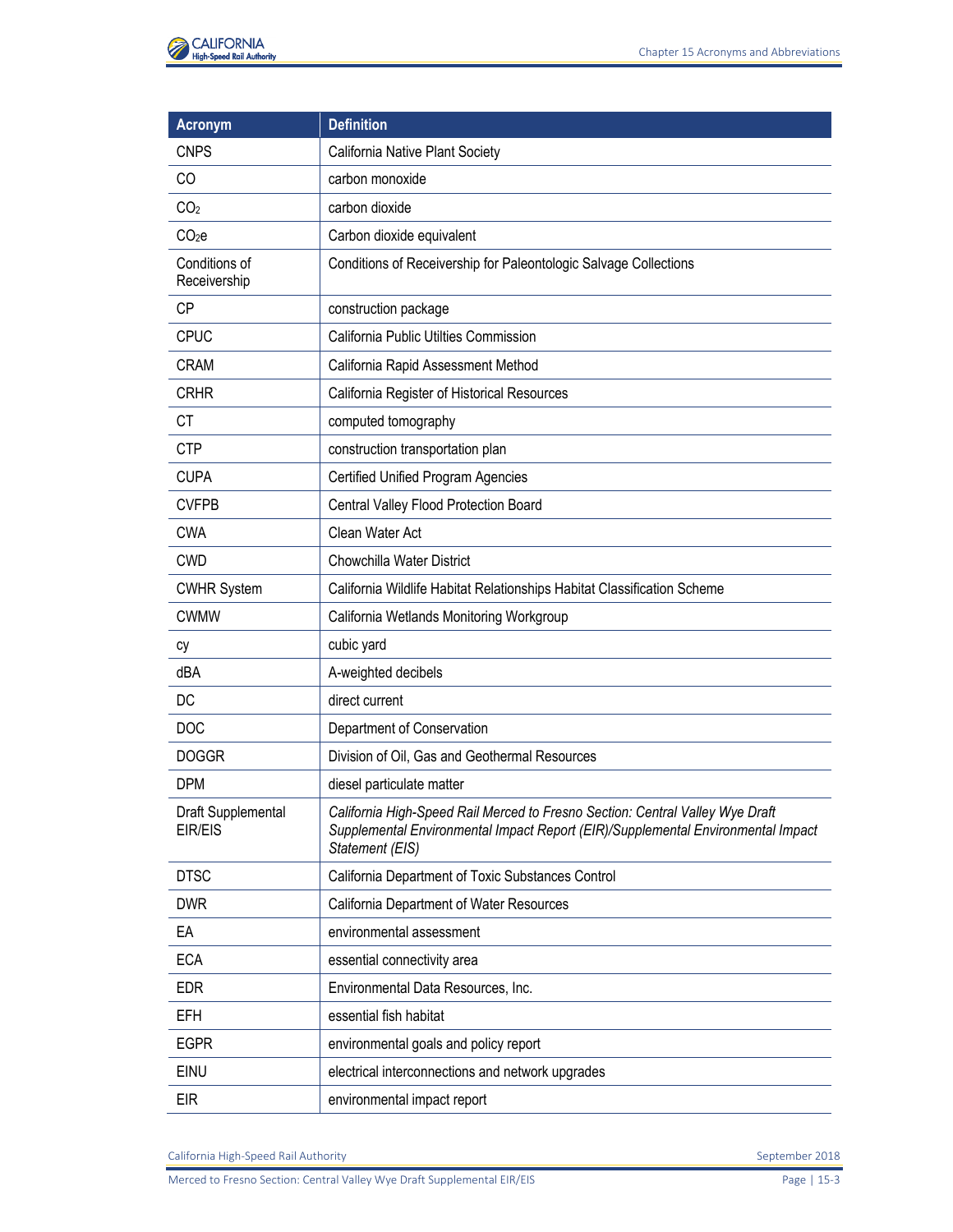

| <b>Acronym</b> | <b>Definition</b>                                          |
|----------------|------------------------------------------------------------|
| <b>EIR/EIS</b> | environmental impact report/environmental impact statement |
| <b>EIS</b>     | environmental impact statement                             |
| <b>ELF</b>     | extremely low frequency                                    |
| EM             | electromagnetic                                            |
| <b>EMC</b>     | electromagnetic compatibility                              |
| <b>EMF</b>     | electromagnetic field                                      |
| EMFAC2014      | Emission FACtors 2014                                      |
| EMI            | electromagnetic interference                               |
| <b>EMMA</b>    | Environmental Mitigation Management and Assessment         |
| <b>EMR</b>     | electromagnetic radiation                                  |
| EO             | <b>Executive Order</b>                                     |
| EOP            | emergency operations plan                                  |
| <b>EPRI</b>    | <b>Electric Power Research Institute</b>                   |
| <b>ERA</b>     | environmentally restricted area                            |
| <b>ESA</b>     | environmental site assessment                              |
| FAA            | <b>Federal Aviation Administration</b>                     |
| <b>FBI</b>     | Federal Bureau of Investigation                            |
| <b>FCC</b>     | <b>Federal Communications Commission</b>                   |
| <b>FCFPD</b>   | Fresno County Fire Protection District                     |
| <b>FEMA</b>    | Federal Emergency Management Agency                        |
| <b>FESA</b>    | federal Endangered Species Act                             |
| <b>FHWA</b>    | Federal Highway Administration                             |
| <b>FIRM</b>    | flood insurance rate maps                                  |
| <b>FMMP</b>    | Farmland Mapping and Monitoring Program                    |
| <b>FPPA</b>    | Farmland Protection Policy Act                             |
| <b>FRA</b>     | Federal Railroad Administration                            |
| <b>FSZ</b>     | Farmland Security Zone                                     |
| <b>FTA</b>     | <b>Federal Transit Authority</b>                           |
| FY             | fiscal year                                                |
| G              | Gauss                                                      |
| <b>GAMAQI</b>  | Guide for Assessing and Mitigating Air Quality Impacts     |
| GC             | general conformity                                         |
| <b>GHG</b>     | greenhouse gas                                             |
| GHz            | billion hertz                                              |
| <b>GIS</b>     | geographic information system                              |

Page | 15-4 Merced to Fresno Section: Central Valley Wye Draft Supplemental EIR/EIS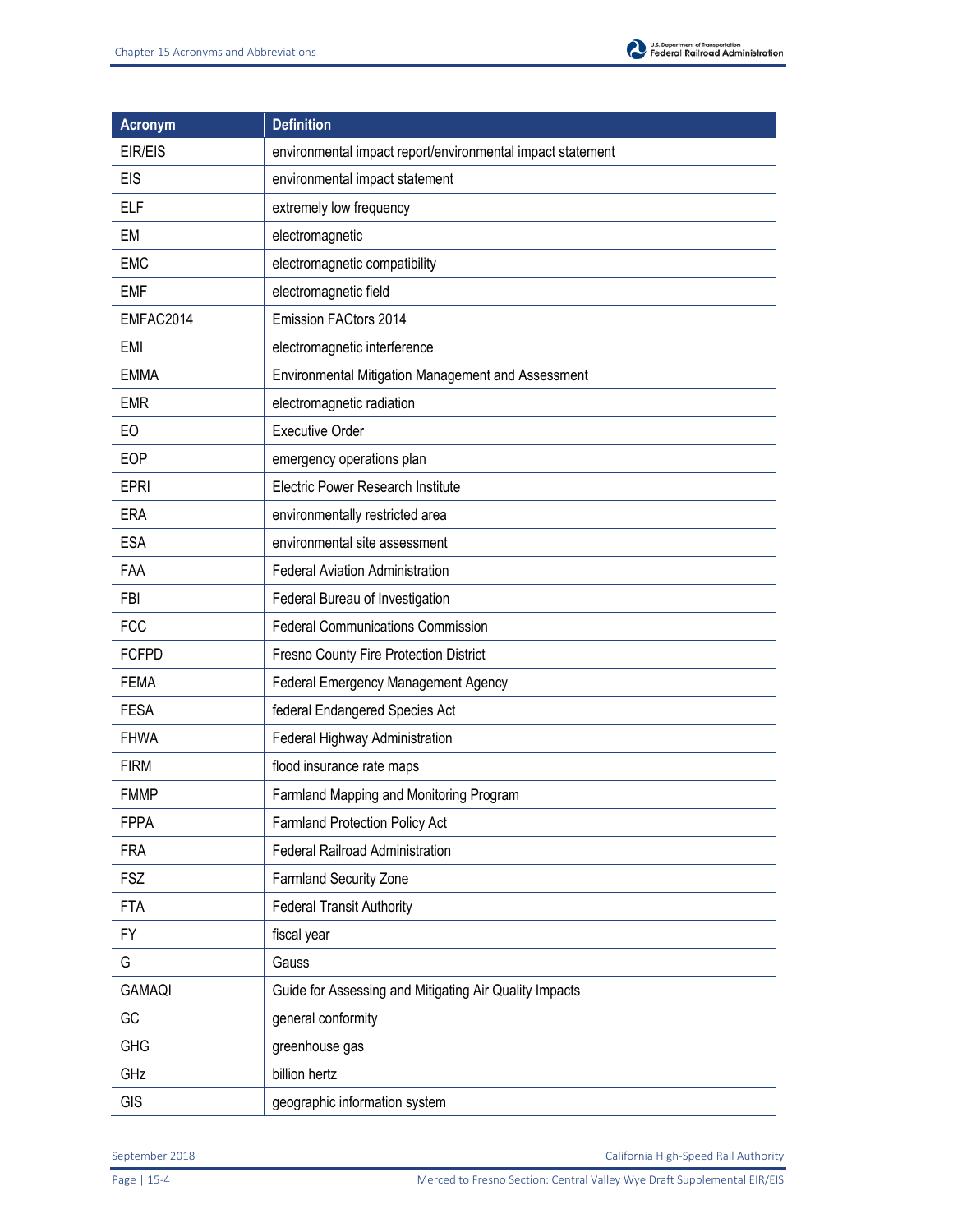

| <b>Acronym</b> | <b>Definition</b>                                             |
|----------------|---------------------------------------------------------------|
| GO             | General Order                                                 |
| <b>HAP</b>     | hazardous air pollutant                                       |
| <b>HCFC</b>    | hydrochlorofluorocarbon                                       |
| <b>HCP</b>     | habitat conservation plan                                     |
| <b>HF</b>      | high frequency                                                |
| H <sub>l</sub> | hazard index                                                  |
| <b>HMF</b>     | heavy maintenance facility                                    |
| <b>HMP</b>     | habitat mitigation plan                                       |
| <b>HMRD</b>    | Henry Miller Reclamation District                             |
| Hot Spots Act  | Air Toxics "Hot Spots" Information and Assessment Act of 1987 |
| <b>HSR</b>     | high-speed rail                                               |
| <b>HUC</b>     | Hydrologic Unit Code                                          |
| <b>HVAC</b>    | heating, ventilation, and air-conditioning                    |
| Hz             | hertz                                                         |
| <b>IAMF</b>    | impact avoidance and minimization feature                     |
| <b>ICNIRP</b>  | International Commission on Non-Ionizing Radiation Protection |
| <b>IPaC</b>    | Information for Planning and Conservation                     |
| <b>ISEP</b>    | Implementation Stage EMC Program Plan                         |
| K              | kindergarten                                                  |
| kHz            | kilohertz                                                     |
| kV             | kilovolts                                                     |
| kV/m           | kilovolts per meter                                           |
| <b>KVP</b>     | key viewpoint                                                 |
| LAFCo          | Local Agency Formation Commission                             |
| <b>LBP</b>     | lead-based paint                                              |
| Ldn            | day-night sound level                                         |
| <b>LEDPA</b>   | least environmentally damaging practicable alternative        |
| Leq            | equivalent sound level                                        |
| <b>LESA</b>    | land evaluation and site assessment                           |
| <b>LID</b>     | low-impact development                                        |
| <b>LMF</b>     | light maintenance facility                                    |
| <b>LRA</b>     | local resource area                                           |
| LOS            | level of service                                              |
| <b>LWCF</b>    | Land and Water Conservation Fund                              |
| m              | meter                                                         |

Merced to Fresno Section: Central Valley Wye Draft Supplemental EIR/EIS Page 15-5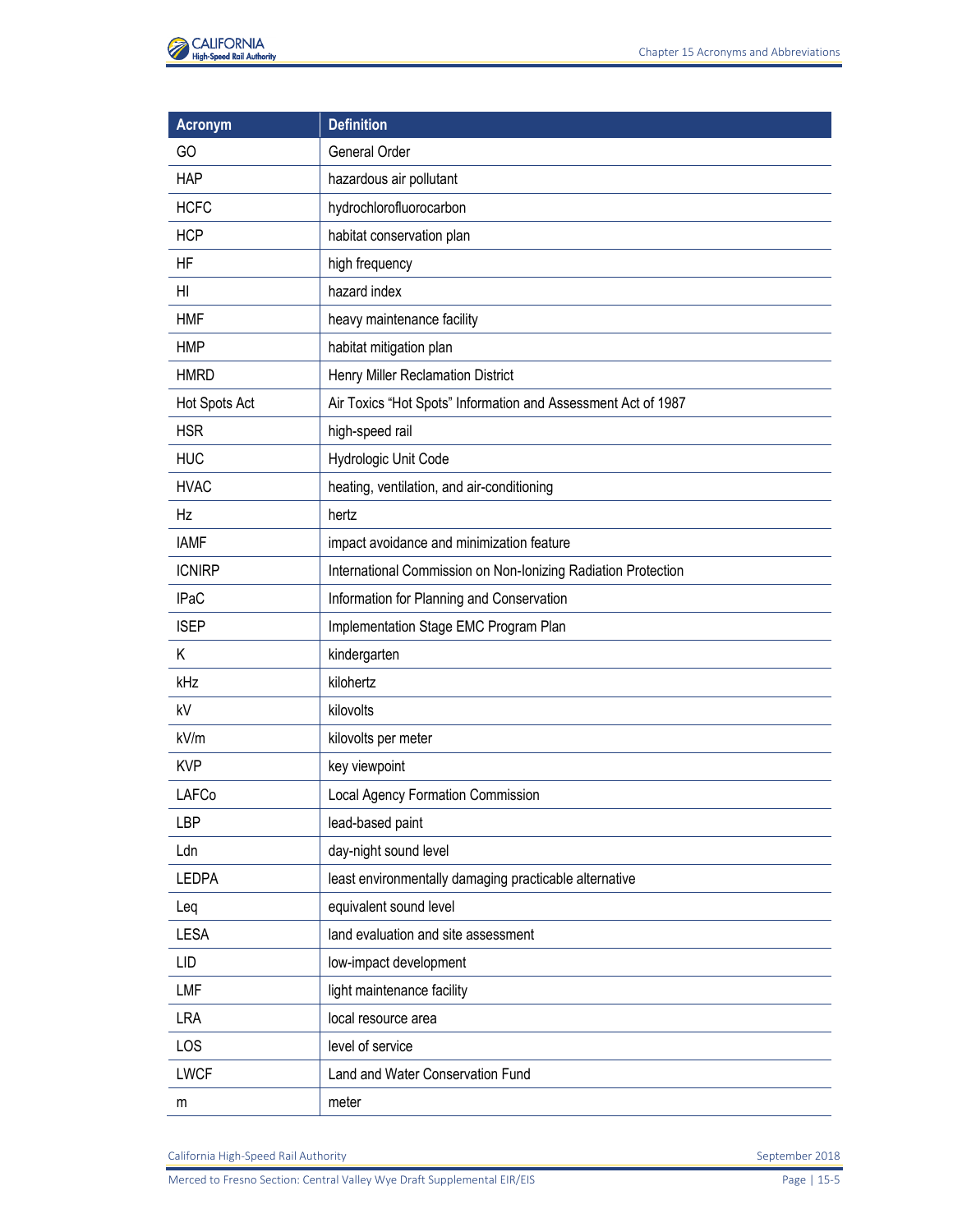

| <b>Acronym</b>                    | <b>Definition</b>                                                                                        |
|-----------------------------------|----------------------------------------------------------------------------------------------------------|
| Madera County RTP                 | Madera County Final 2014 Regional Transportation Plan and Sustainable Communities<br>Strategy            |
| Madera ID                         | Madera Irrigation District                                                                               |
| <b>MBTA</b>                       | <b>Migratory Bird Treaty Act</b>                                                                         |
| <b>MCAG</b>                       | Merced County Association of Governments                                                                 |
| <b>MCTC</b>                       | Madera County Transportation Commission                                                                  |
| Merced to Fresno Final<br>EIR/EIS | Merced to Fresno Section Final Environmental Impact Report (EIR)/Environmental<br>Impact Statement (EIS) |
| mG                                | milligauss                                                                                               |
| <b>MHz</b>                        | megahertz                                                                                                |
| <b>MMBtu</b>                      | million British thermal units                                                                            |
| MMT                               | million metric tons                                                                                      |
| <b>MOA</b>                        | Memorandum of Agreement                                                                                  |
| <b>MOU</b>                        | Memorandum of Understanding                                                                              |
| <b>MPE</b>                        | maximum permissible exposure                                                                             |
| mpg                               | miles per gallon                                                                                         |
| mph                               | miles per hour                                                                                           |
| <b>MPO</b>                        | metropolitan planning organization                                                                       |
| mri                               | magnetic resonance imaging                                                                               |
| MS4                               | municipal separate storm sewer system                                                                    |
| <b>MSAT</b>                       | mobile source air toxics                                                                                 |
| MT CO <sub>2</sub> e              | metric tons of carbon dioxide equivalent                                                                 |
| <b>MTC</b>                        | Metropolitan Transportation Commission                                                                   |
| <b>MW</b>                         | megawatts                                                                                                |
| mW/cm2                            | milliwatt per square centimeter                                                                          |
| N <sub>2</sub> O                  | nitrous oxide                                                                                            |
| <b>NAAQS</b>                      | National Ambient Air Quality Standards                                                                   |
| <b>NAC</b>                        | noise abatement criteria                                                                                 |
| <b>NAIP</b>                       | National Agriculture Imagery Program                                                                     |
| <b>NEPA</b>                       | National Environmental Policy Act                                                                        |
| <b>NFPA</b>                       | National Fire Protection Association                                                                     |
| <b>NHPA</b>                       | National Historic Preservation Act                                                                       |
| <b>NHTSA</b>                      | National Highway Traffic Safety Administration                                                           |
| <b>NIMS</b>                       | National Incident Management System                                                                      |
| <b>NIOSH</b>                      | National Institute for Occupational Safety and Health                                                    |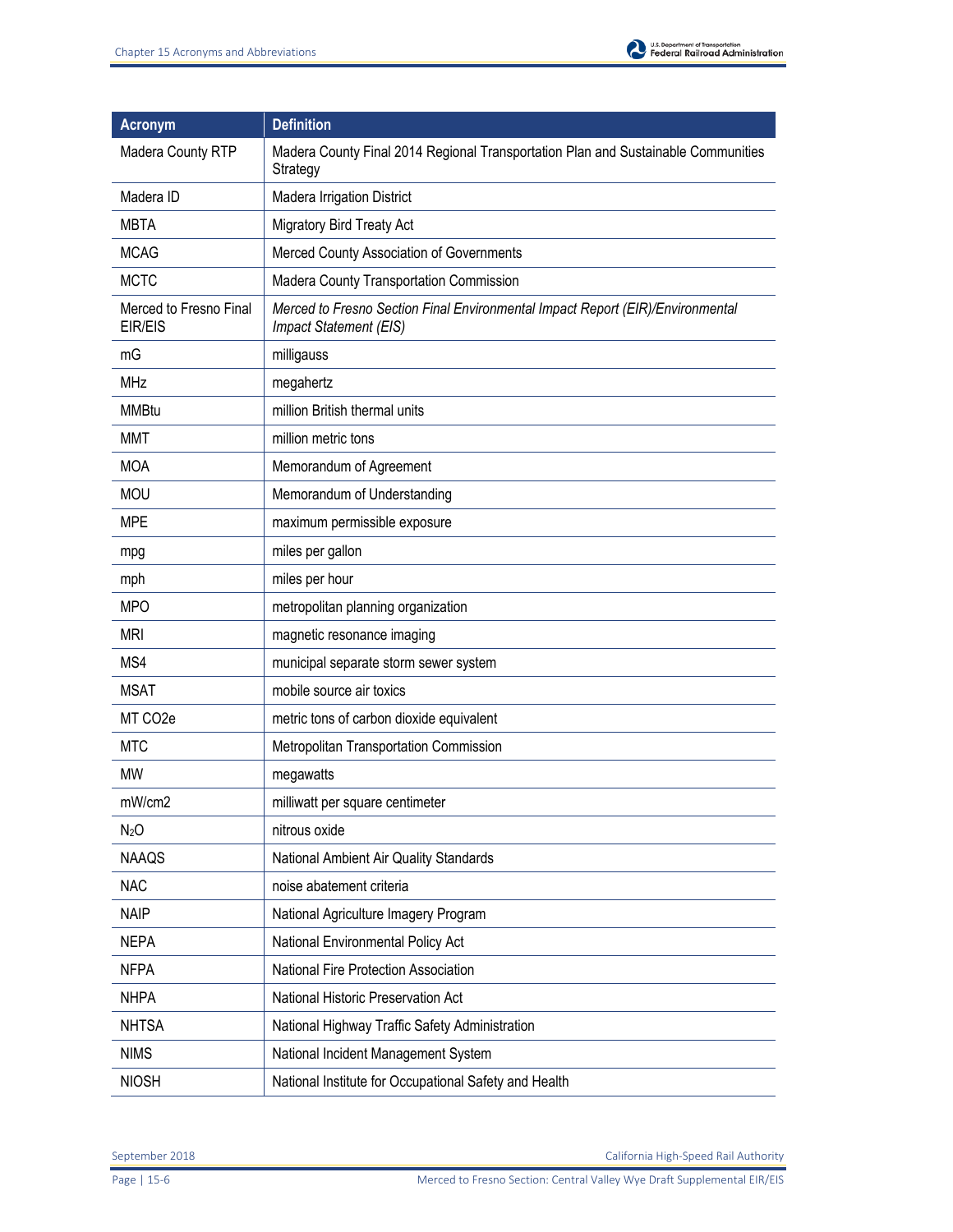| <b>Acronym</b>                                          | <b>Definition</b>                                                                          |
|---------------------------------------------------------|--------------------------------------------------------------------------------------------|
| <b>NMFS</b>                                             | National Marine Fisheries Service                                                          |
| NMI                                                     | nuclear magnetic imaging                                                                   |
| <b>NMR</b>                                              | nuclear magnetic resonance                                                                 |
| NO <sub>2</sub>                                         | nitrogen dioxide                                                                           |
| <b>NOA</b>                                              | naturally occurring asbestos                                                               |
| <b>NOD</b>                                              | Notice of Determination                                                                    |
| <b>NO</b> <sub>x</sub>                                  | nitrogen oxide                                                                             |
| <b>NPDES</b>                                            | National Pollutant Discharge Elimination System                                            |
| <b>NPS</b>                                              | <b>National Park Service</b>                                                               |
| <b>NRCS</b>                                             | <b>Natural Resources Conservation Service</b>                                              |
| <b>NRHP</b>                                             | National Register of Historic Places                                                       |
| O&M                                                     | operations and maintenance                                                                 |
| O <sub>3</sub>                                          | ozone                                                                                      |
| <b>OCS</b>                                              | overhead contact system                                                                    |
| <b>ORFPD</b>                                            | <b>Oakdale Rural Fire Protection District</b>                                              |
| <b>OSHA</b>                                             | Occupational Safety and Health Administration                                              |
| <b>PA</b>                                               | Programmatic Agreement                                                                     |
| Paleontological<br><b>Resources Technical</b><br>Report | Merced to Fresno Section: Central Valley Wye Paleontological Resources Technical<br>Report |
| Pb                                                      | lead                                                                                       |
| <b>PCB</b>                                              | polychlorinated biphenyl                                                                   |
| PEC                                                     | potential environmental concern                                                            |
| PG&E                                                    | Pacific Gas & Electric                                                                     |
| PHA                                                     | preliminary hazard analysis                                                                |
| PL.                                                     | Public Law                                                                                 |
| <b>PM</b>                                               | particulate matter                                                                         |
| PM <sub>2.5</sub>                                       | particulate matter smaller than or equal to 2.5 microns in diameter                        |
| $PM_{10}$                                               | particulate matter smaller than or equal to 10 microns in diameter                         |
| ppb                                                     | parts per billion                                                                          |
| ppm                                                     | parts per million                                                                          |
| <b>PRM</b>                                              | permittee-responsible mitigation                                                           |
| <b>PRMMP</b>                                            | paleontological resources monitoring and mitigation plan                                   |
| <b>PRS</b>                                              | paleontological resources specialist                                                       |
| <b>RCRA</b>                                             | Resource Conservation and Recovery Act                                                     |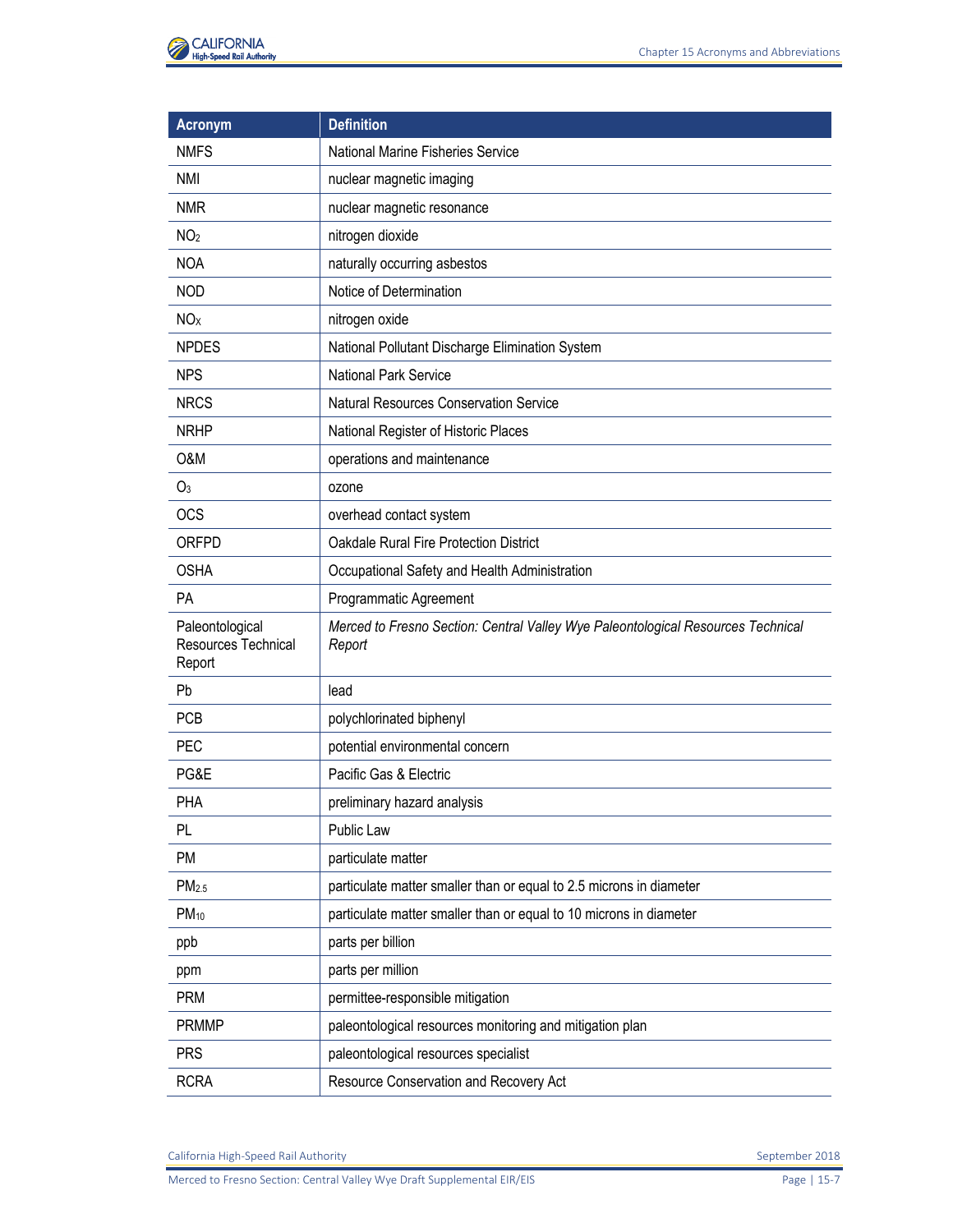

| <b>Acronym</b>  | <b>Definition</b>                                                                                                                   |
|-----------------|-------------------------------------------------------------------------------------------------------------------------------------|
| <b>REL</b>      | reference exposure level                                                                                                            |
| <b>RF</b>       | radio frequency                                                                                                                     |
| <b>RIMS II</b>  | Regional Input-Output Model                                                                                                         |
| <b>ROD</b>      | Record of Decision                                                                                                                  |
| <b>ROW</b>      | right-of-way                                                                                                                        |
| <b>RSA</b>      | resource study area                                                                                                                 |
| <b>RTP</b>      | regional transportation plans                                                                                                       |
| <b>RWQCB</b>    | Regional Water Quality Control Board                                                                                                |
| <b>SACOG</b>    | Sacramento Area Council of Governments                                                                                              |
| <b>SANDAG</b>   | San Diego Association of Governments                                                                                                |
| <b>SAR</b>      | Special Aquatic Resource                                                                                                            |
| <b>SB</b>       | Senate Bill                                                                                                                         |
| <b>SCAG</b>     | Southern California Association of Governments                                                                                      |
| <b>SCFPD</b>    | <b>Stanislaus Consolidated Fire Protection District</b>                                                                             |
| Scoping Plan    | Climate Change Scoping Plan                                                                                                         |
| <b>SEMS</b>     | Standardized Emergency Management System                                                                                            |
| <b>SEL</b>      | sound exposure level                                                                                                                |
| Settlement      | San Joaquin River Restoration Settlement Natural Resources Defense Council, et al.,<br>v. Kirk Rodgers, et al. Settlement Agreement |
| SF <sub>6</sub> | sulfur hexafluoride                                                                                                                 |
| <b>SFBAAB</b>   | San Francisco Bay Area Air Basin                                                                                                    |
| <b>SFHA</b>     | special flood-hazard areas                                                                                                          |
| <b>SHPO</b>     | State Historic Preservation Officer                                                                                                 |
| <b>SHTAC</b>    | Swainson's Hawk Technical Advisory Committee                                                                                        |
| <b>SIP</b>      | state implementation plan                                                                                                           |
| <b>SJRRP</b>    | San Joaquin River Restoration Program                                                                                               |
| <b>SJVAB</b>    | San Joaquin Valley Air Basin                                                                                                        |
| <b>SJVAPCD</b>  | San Joaquin Valley Air Pollution Control District                                                                                   |
| <b>SJVUAPCD</b> | San Joaquin Valley Unified Air Pollution Control District                                                                           |
| <b>SNAP</b>     | Supplemental Nutrition Assistance Program                                                                                           |
| SO <sub>2</sub> | sulfur dioxide                                                                                                                      |
| <b>SPCC</b>     | spill prevention control and countermeasure                                                                                         |
| <b>SR</b>       | <b>State Route</b>                                                                                                                  |
| <b>SSP</b>      | system safety program                                                                                                               |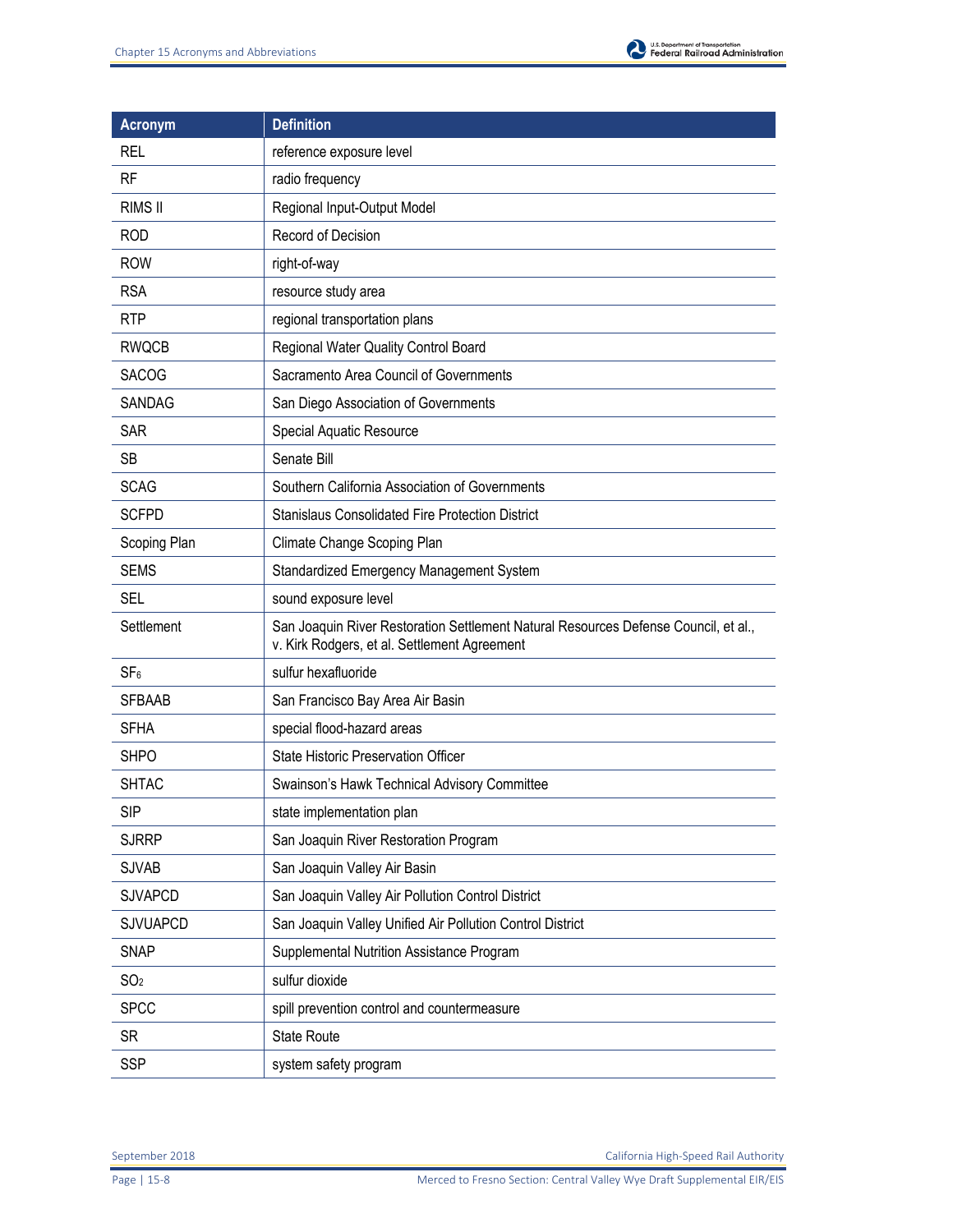

| <b>Acronym</b>                         | <b>Definition</b>                                                                                                                       |
|----------------------------------------|-----------------------------------------------------------------------------------------------------------------------------------------|
| <b>Standard Guidelines</b>             | Standard Guidelines for the Assessment and Mitigation of Adverse Impacts to<br>Nonrenewable Paleontologic Resources                     |
| Statewide Program<br>EIR/EIS           | Final Program EIR/EIS for the Proposed California High-Speed Train System EIR/EIS                                                       |
| <b>STB</b>                             | Surface Transportation Board                                                                                                            |
| <b>SVP</b>                             | Society of Vertebrate Paleontology                                                                                                      |
| <b>SWPPP</b>                           | stormwater pollution prevention plan                                                                                                    |
| <b>SWRCB</b>                           | State Water Resources Control Board                                                                                                     |
| T                                      | Tesla                                                                                                                                   |
| <b>TAC</b>                             | toxic air contaminant                                                                                                                   |
| <b>Tanner Act</b>                      | Toxic Air Contaminant Identification and Control Act                                                                                    |
| <b>TCE</b>                             | temporary construction easement                                                                                                         |
| <b>THPO</b>                            | <b>Tribal Historic Preservation Officer</b>                                                                                             |
| <b>TMDL</b>                            | total maximum daily load                                                                                                                |
| <b>TNAP</b>                            | traffic noise analysis protocol                                                                                                         |
| <b>TPSS</b>                            | traction power substations                                                                                                              |
| <b>UCMP</b>                            | University of California Museum of Paleontology                                                                                         |
| Unified Program                        | Unified Hazardous Waste and Hazardous Materials Management Regulatory Program                                                           |
| <b>UPRR</b>                            | <b>Union Pacific Railroad</b>                                                                                                           |
| <b>USACE</b>                           | U.S. Army Corps of Engineers                                                                                                            |
| <b>USBR</b>                            | U.S. Bureau of Reclamation                                                                                                              |
| U.S.C.                                 | <b>United States Code</b>                                                                                                               |
| U.S. DOT                               | U.S. Department of Transportation                                                                                                       |
| <b>USEO</b>                            | U.S. Presidential Executive Order                                                                                                       |
| <b>USEPA</b>                           | U.S. Environmental Protection Agency                                                                                                    |
| <b>USFWS</b>                           | U.S. Fish and Wildlife Service                                                                                                          |
| <b>USGS</b>                            | U.S. Geological Survey                                                                                                                  |
| $\vee$                                 | volts                                                                                                                                   |
| V/m                                    | volts per meter                                                                                                                         |
| V <sub>2</sub> V                       | Valley to Valley                                                                                                                        |
| Valley to Valley<br>Extension, or V2VE | San Jose to north of Bakersfield with potential extension to San Francisco and<br>Bakersfield with a branch to Merced from the Bay Area |
| VdB                                    | vibration velocity level                                                                                                                |
| <b>VHF</b>                             | very high frequency                                                                                                                     |
| <b>VMT</b>                             | vehicle miles traveled                                                                                                                  |
| VOCs                                   | volatile organic compounds                                                                                                              |